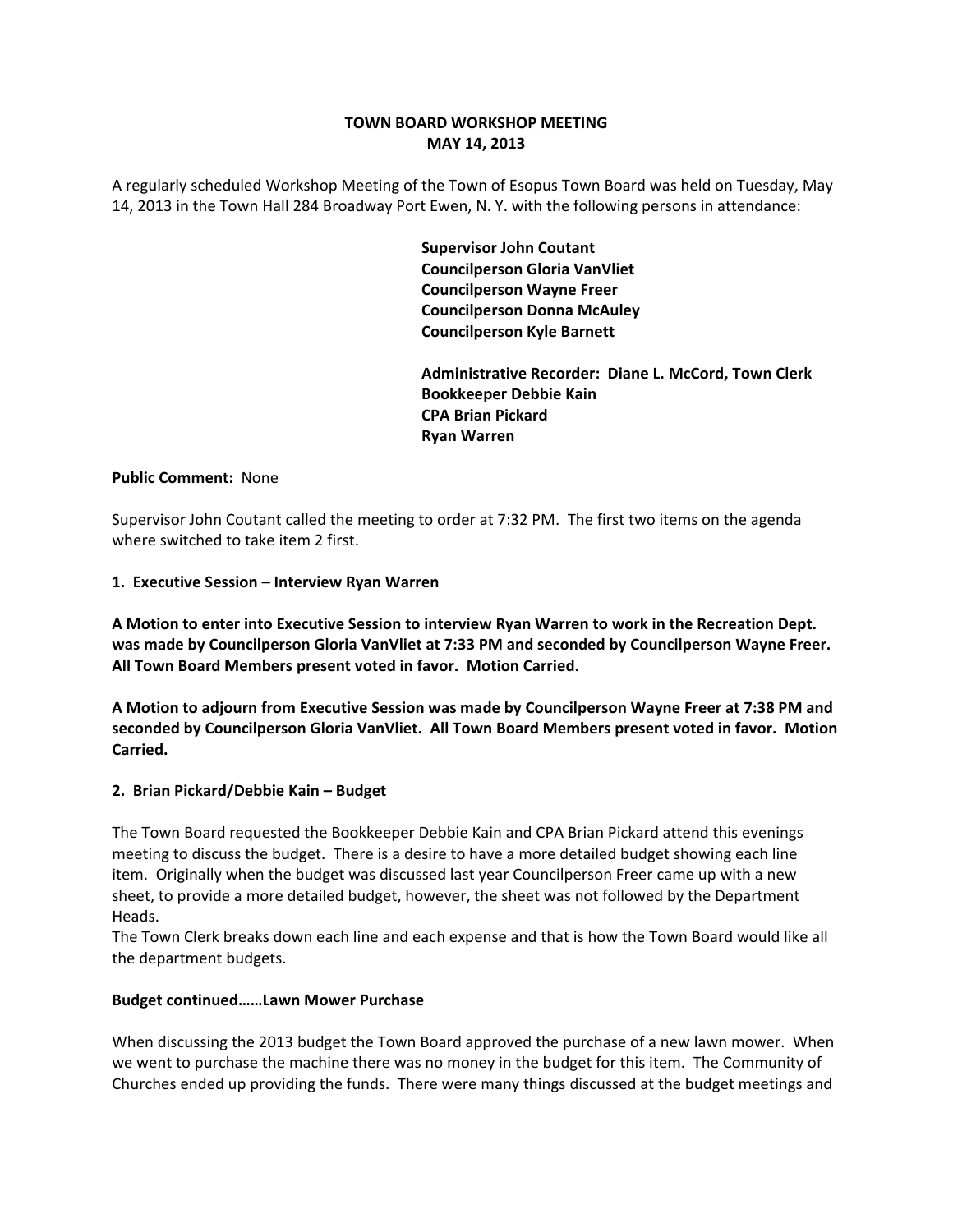it is believed there was discussion about the Recreation Escrow Accounts and this caused the confusion about the purchase of the lawn mower. The \$650 for the weed- wacker was included.

2

CPA Brian Pickard said the Town of Marbletown does their budget differently, however, the budget itself is identical to ours. The Town Board would like a line for the Assessor, a line for each employee. Councilperson Freer said we are looking to have within the line Tax Collector, Office equipment, supplies, processing, conference, retirement, optical and dental. In other budgets these costs are all broken down and Councilperson Freer has been after a more detailed budget for twelve years. The questions raised were, do we control the overtime and who is allowed to have it? The department head controls the amount of the money given to him. All of the budget is controlled by the Town Board. Councilperson Freer would like to see the budget printed on line. It should be protected from change. The question Councilperson Freer had is the software we have sufficient? Debbie Kain said she has to be able to do all three programs and coordinate them, the payroll, the accounts payable, and the water and sewer bills. It was mentioned that the bookkeeper should be running a revenue report. From now on the Town Board will get the revenues each month. Debbie Kain has never been asked to do a revenue report before. Councilperson Wayne Freer has worked in government for many years and he can see how much he has spent and how much is left in his budget and then make choices as to what he can afford and not afford. He is required to submit three prices for each purchase over one hundred dollars. Brian Pickard said towns are not required to do this.

Debbie Kain said no one does vouchers in their entirety and she should not be responsible for the coding. Department Heads do not know what they are spending. Brian said the Department Heads will argue they only buy what they need. Don Kiernan does a manual spread sheet. Councilperson Barnett suggested each department should be broken out. They should all have code numbers. We have to somehow do this. Debbie said she cannot post until all the vouchers are done. We do not encumber anything. Whatever we bought is in your monthly accounting. Councilperson Freer asked why can't our system have a report like Hyde Park? Debbie answered someone would have to do a separate excel spreadsheet. Can't we manually adjust this? No. Councilperson Freer asked is our software capable of what we want it to do? No. You will have to buy three separate compatible programs. With the revenue reports, the Department Heads will have to code their own vouchers. Councilperson Barnett said you will have to bring all the Department Heads in and tell them what you want them to do. Debbie said by January she could expand the spreadsheet.

Brian Pickard said if you break the budget into twenty different categories you will have many budget adjustments. Councilperson Freer said we have a supply line with four categories and I have \$5,000. If I go over in one line it goes on to the next line in the category. Debbie said that does not happen with our budget for we have no summarization.

Coding the vouchers needs to be explained to our Department Heads. Item No. 1 is for personal services, Item No. 2 is for equipment and supplies and Item No. 4 is for contractual needs. The Town Clerk will make a template. Debbie Kain asked when are we doing this to the budget this year? We will send out the budget in July and have it back to us August  $1<sup>st</sup>$ . Debbie said for the next years' budget she will break it down manually because it is not in the present system. We will meet with the Department Heads, explain how the vouchers are coded. Do a more specific budget like the Town Clerks'. We have to lay out a plan. Each employee will have to have their own line. That will not be easy with our bailiffs because we have many part time employees. We have about 70 employees. Councilperson Freer will look and see what programs are available.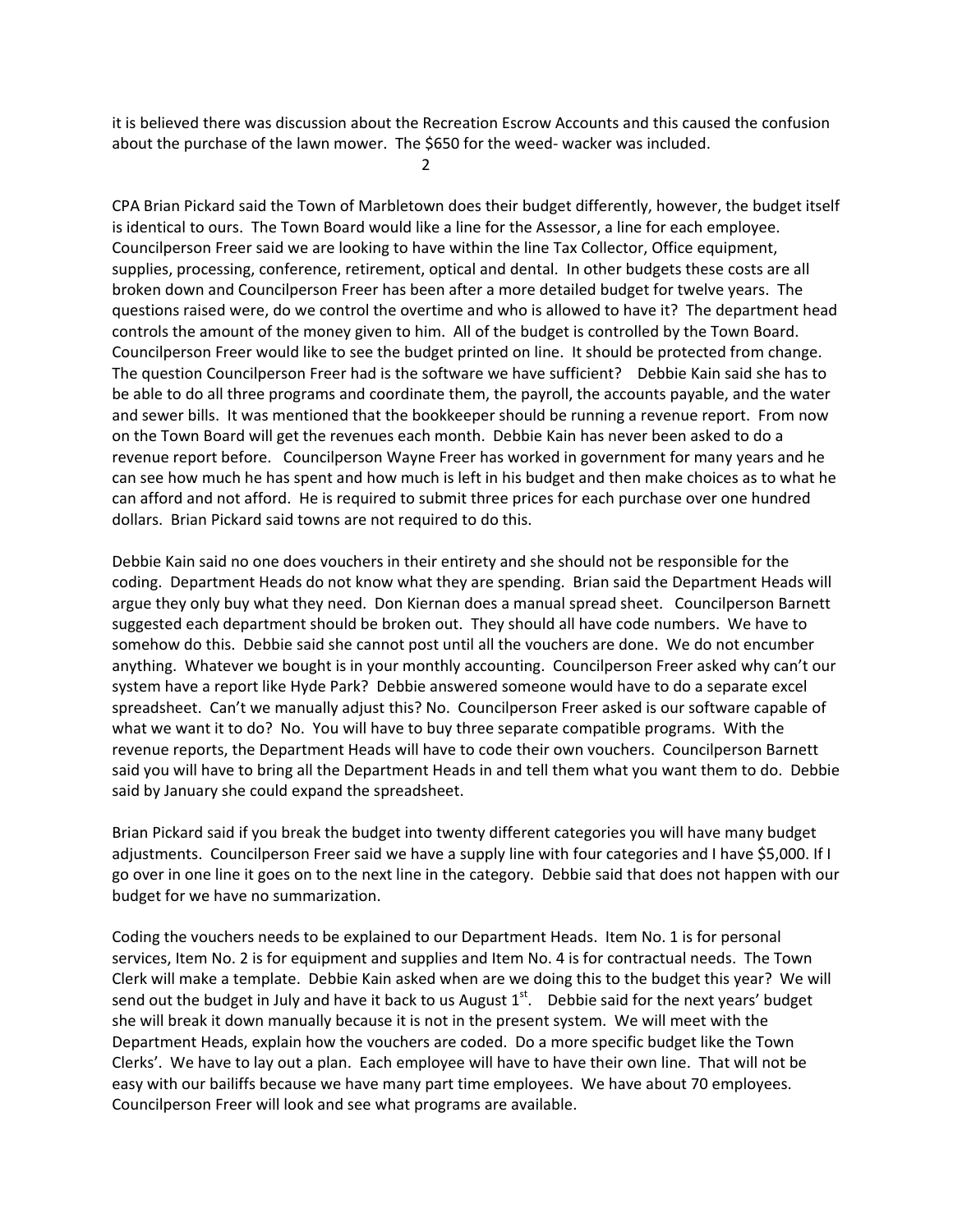Supervisor Coutant said he had two things to ask. Is it possible with Debbie Kains' schedule to have her do all this? Councilperson Donna McAuley said she may need some help. Mara could be asked to help. Debbie said Mara can do the payroll for she was trained for a month. Debbie will not need help unless we get a new program. If we do water and sewer would it have to be placed on the new system? The payroll would have to be set up as well as Accounts payable. Councilperson McAuley believes more backup needs to be given to the bookkeeper. If something happened to Debbie who would do the bookkeeping? When asked about the Port Ewen Water and Sewer entries into the computer….when do you do those? Debbie said she comes in early at 6 AM to do the bills. Debbie Kain said she will need another computer.

Explaining the budget to the Department Heads should be done by June  $15<sup>th</sup>$  in order to have everything back by August. Debbie Kain will give the Department Heads the information regarding what they spent last year and how much they have left in this years' budget. Diane will make a template of her budget. Debbie Kain will expand the departments but they will have to break it down by sub‐categories for their budget.

## **3. Rezoning Draft Resolution "Esopus Farms LLC"**

The Town Board was asked to review Myles Putman's report and his Resolution to consider and discuss a Proposed Zoning Amendment relevant to the Esopus Farms Project. A Public Hearing will not have to be held and we will not need a SEQR. The resolution will be voted on at the next Town Board Meeting.

#### **4. St. Cabrini Property**

The Supervisor had visitors last week that were brought in by Judge Bob Grieco and Win Morrison Realtors. They questioned him about the Cabrini property. They would like to place an international school for exchange students. This would be a first in the USA. They looked at two different sites and picked Cabrini as their first choice. Regina Rogers Soi was brought up in Kingston and moved to the orient. Robert Kigota is the investor. They would like to return in two weeks with interpreters and ask further questions. Perhaps Councilperson Gloria VanVliet could meet with us also. With Esopus Farms being approved this would serve as an excellent accommodation for the students parents. They are also interested in developing the property on the opposite side of Cabrini. The Supervisor was positive about this endeavor.

#### **5. Church Property Update**

We need to have the Attorney General approve the sale of the Ross Park Parking Lot. A new grant application will be sent out tomorrow.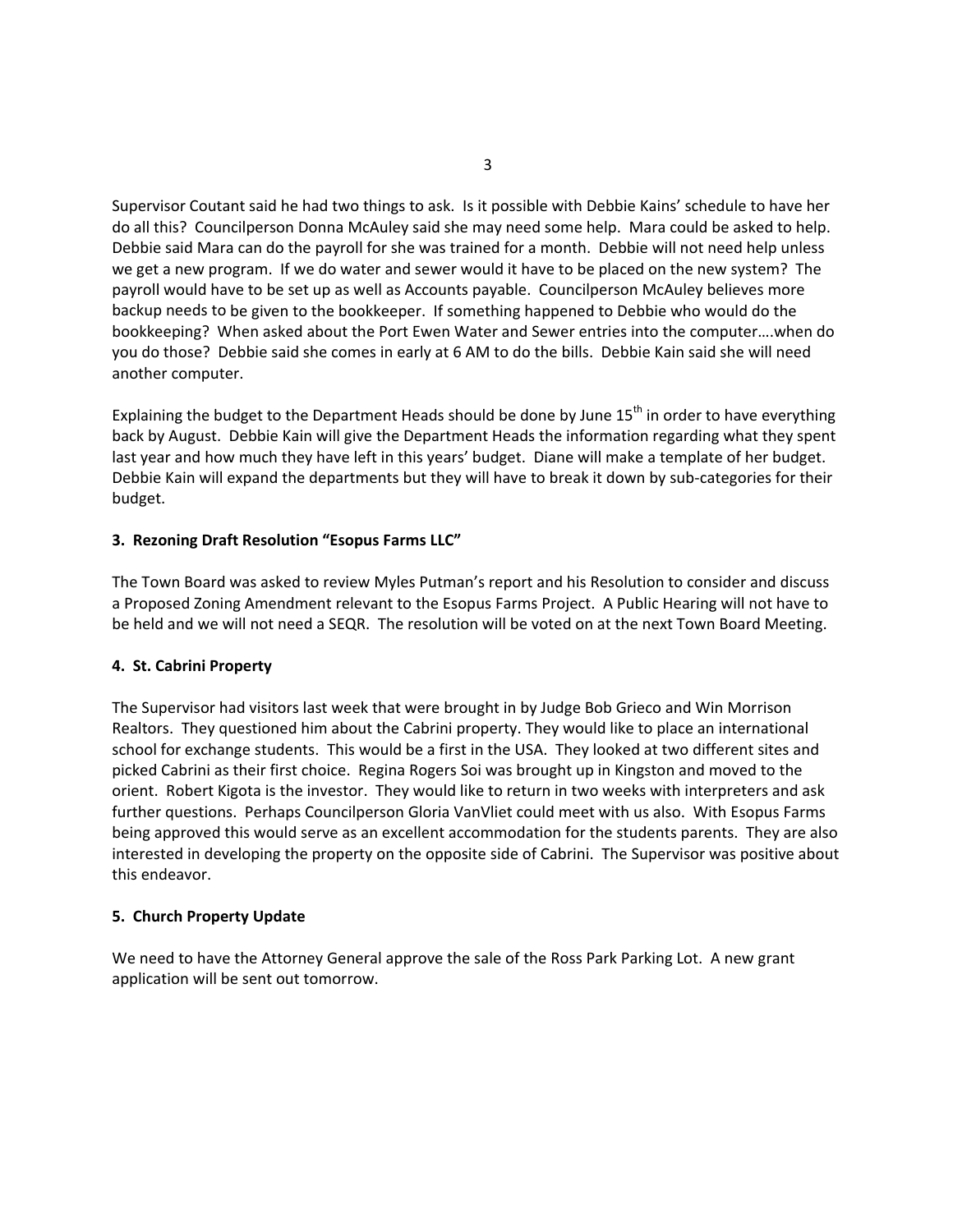## **6. Ulster County Transportation Council – Rotating Membership – Policy Committee**

A letter has been received from the Ulster County Transportation Council:

May 3, 2013

Every two years the Ulster County Transportation Council (UCTC) changes over the rotating membership of the Policy Committee. Per the municipal pairings established in the Council's operating procedures, you will be filling the place of Supervisor Jeanne Walsh from the Town of Rosendale.

The UCTC serves as a Metropolitan (MPO) for the Kingston Urbanized area as well as a portion of the Poughkeepsie‐Newburgh Urbanized Transportation Management Area (TMA). The MPO designation permits members of the UCTC to have the privilege and responsibility for making final decisions concerning transportation planning and programming of Federal aid projects in Ulster County. The UCTC is hosted by Ulster County with full‐time staff support housed in the Ulster County Planning Dept.

At our upcoming Technical Committee meeting, a presentation will be given going over the functions of the MPO and your role in the process. You may have multiple proxy members, though an order of precedence must be established. Proxy members do not need to be from the municipality for which they represent. Paired municipalities are encouraged to used the same proxy member to ensure continuity.

Information on this required change in membership can be found in the UCTC operating procedures at http://www.co.ulster.ny/us/planning/uctc /douments/mpo\_documents/mpo\_op.pdf.

We are looking forward to having you as a member of the council.

Sincerely,

Dennis Doyle Director Ulster County Planning Department Ulster County Transportation Council

Councilperson Wayne Freer will attend the meetings at Ulster County Community College.

# **8. Fostering Community – Settled & Serving in Place (Senior Group) – Use of Community Center = Thursday, October 17th – 9 AM to 4 PM.**

**Phyllis Hutton (338‐7366)** has asked for permission to hold a Workshop Meeting in our Community Room. The Town Board has agreed. This organization settled and Serving in Place helps those who want to stay at their homes in or near Kingston, NY.